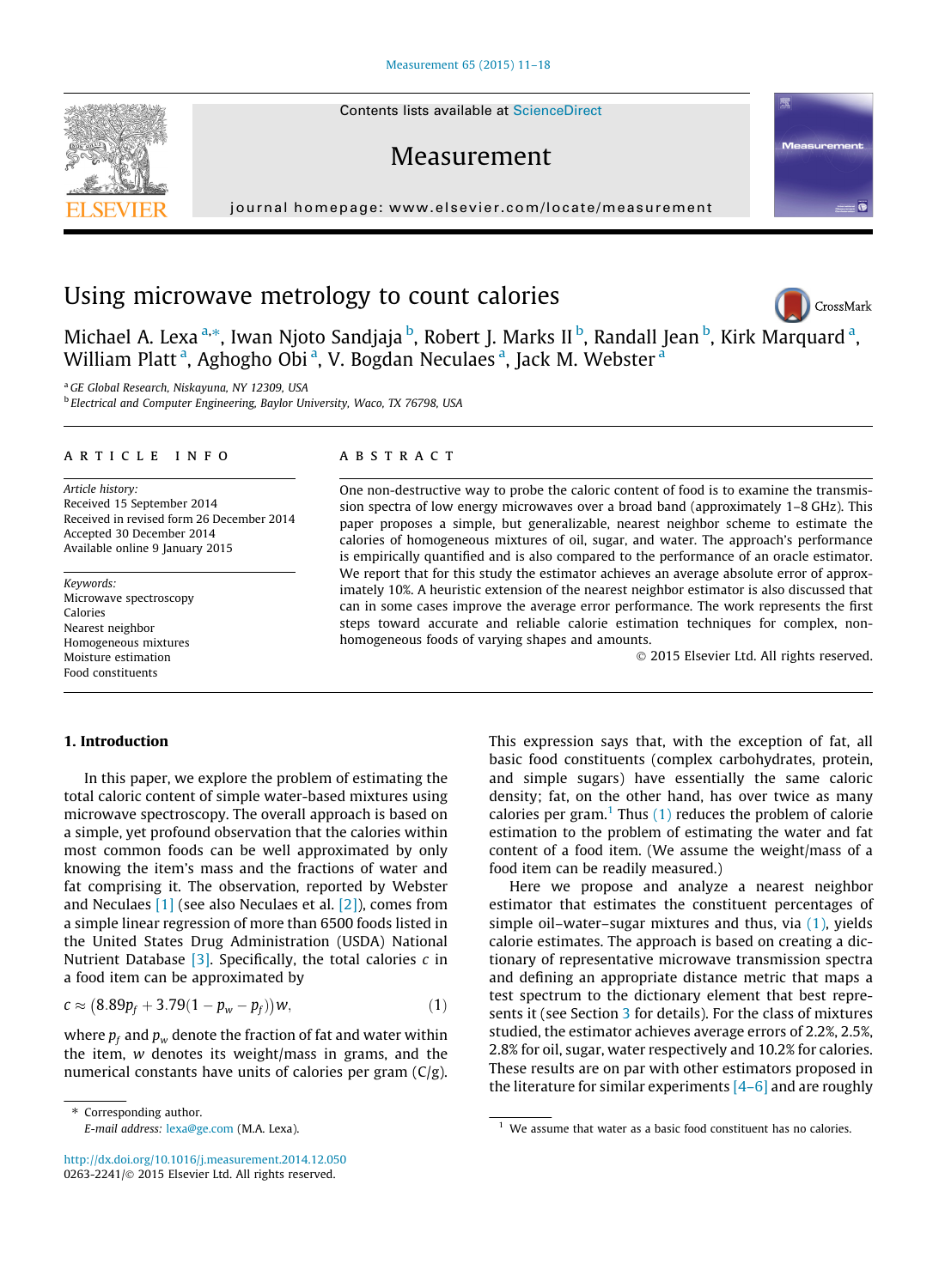within one percentage point of the performance of an oracle estimator for the constituent estimates and three percentage points for calories. This indicates that while some improvement may be gained by considering different distance metrics than the one proposed here, more sophisticated estimation methods will be necessary to improve average errors below approximately 1.4% for constituents and 7% for calories. However, for applications that can tolerate these levels of errors, the nearest neighbor estimator offers conceptual and computational simplicity.

## 1.1. Motivation

With the increasing prevalence of obesity worldwide and the growing associated costs (estimated to be \$147 billion USD in the US alone in 2008 [\[7\]\)](#page-7-0), a device that could reliably measure the calories in foods would presumably help individuals track caloric intake and help them maintain a healthy weight. Currently there are several commercial offerings able to monitor burned calories  $[8-10]$ , but there are few, if any, precise and easy-to-use devices that measure caloric content of non-homogeneous foods (e.g. sandwiches and kebabs). Current optical devices (including near infrared) can yield accurate calorie counts of homogeneous foods [\[11\],](#page-7-0) but because they only probe the food's surface, calorie estimation of non-homogeneous foods is problematic. Caloric intake can be tracked manually using publicly available nutritional information, but this approach is often tedious and error prone. The microwave spectroscopic approach presented here has the potential to overcome these problems and aims to fill this societal need.

#### 1.2. Related work

In microwave spectroscopy, materials are delineated by differences in their complex permittivity. It is natural then to use the permittivity either directly or indirectly to infer information about a material's constituents. For example, Daschner et al. [\[6\]](#page-7-0) estimate moisture content by performing a principal component regression over the measured dielectric spectra, i.e., over the real component of permittivity; Gibbs et al. [\[4\]](#page-7-0) use time-domain features related to the received signal's delay, attenuation, and dispersion which are all characteristics related to complex permittivity; and Jean [\[12\]](#page-7-0) leverages specific spectral characteristics to estimate the constituents of process materials. In contrast to these approaches which operate on a relatively small number of features ( $\sim$ 10), the nearest neighbor estimator can be thought of as an estimator that uses a much larger set of features ( $\sim$ 1000) because it operates on an entire measured spectrum. Alternatively, it can be thought of as an estimator only operating on a single object where the spectrum is thought of as being a signature of the food item and the goal is to search among a dictionary of signatures to find the best match.

## 2. Experimental data

Fig. 1 depicts the experimental setup. We used an Agilent vector network analyzer with two identical Cobham

spiral antennas to measure the transmission response of the mixtures (the top antenna being the transmitter and the bottom being the receiver). Each antenna has an effective bandwidth of 1.8–18 GHz and each has low dispersion characteristics. The analyzer was calibrated from 0.9 GHz to its maximum frequency of 8.5 GHz, and all measurements were referenced to the response of an empty beaker. For each experiment the analyzer swept through a uniform set of frequencies and recorded the received spectrum.

The mixtures were contained in a cylindrical beaker with a height and diameter equaling 75 cm and 150 cm, respectively. In order to minimize the effects of multipath and ensure that most of the transmitted energy passed through the sample, we chose a beaker that has a diameter three times larger than the largest dimension of the spiral antenna. The beaker contained homogeneous mixtures of distilled water, soybean oil (Fisher Scientific catalog number S25622), and a sucrose solution. The sugar/sucrose was purchased from a grocery store and solubilized as a 50% by weight solution of sugar and distilled water. The resulting syrup when added to the mixtures was considered to be 50% water and 50% sugar.

In total, the responses of 64 mixtures were recorded. The first 49 were considered dictionary elements and were created by combining different concentrations of oil and sugar by weight in 5% increments up to a maximum concentration of 30%. [Fig. 2](#page-2-0) graphically illustrates the different percentages. The remaining 15 samples were mixtures whose constituent percentages were randomly chosen within the same range as the dictionary samples (see [Table 1\)](#page-2-0). These mixtures were used to quantify the performance of the proposed estimator. Both the temperature and the volume of the mixtures were kept constant.

The peaks in the spectra and their general shape are controlled in large part by the frequency response of the system antennas and by the geometry of the measurement setup (see [Fig. 3](#page-2-0) for three prototypical spectral responses). The changing complex electrical permittivity of the samples modulates the spectral shape according to the frequency dependent attenuation for the mixtures and by an effective lens action on the wave front that is produced by delay and dispersion as the wave propagates through the material under test and its glass beaker container. The soybean oil is a fairly low loss, non-dispersive propagation medium over the frequency range used for the experiment. The complex permittivity of pure water exhibits a Debye frequency response that represents an increase in attenuation or loss factor with increasing frequency, up



Fig. 1. Experimental setup.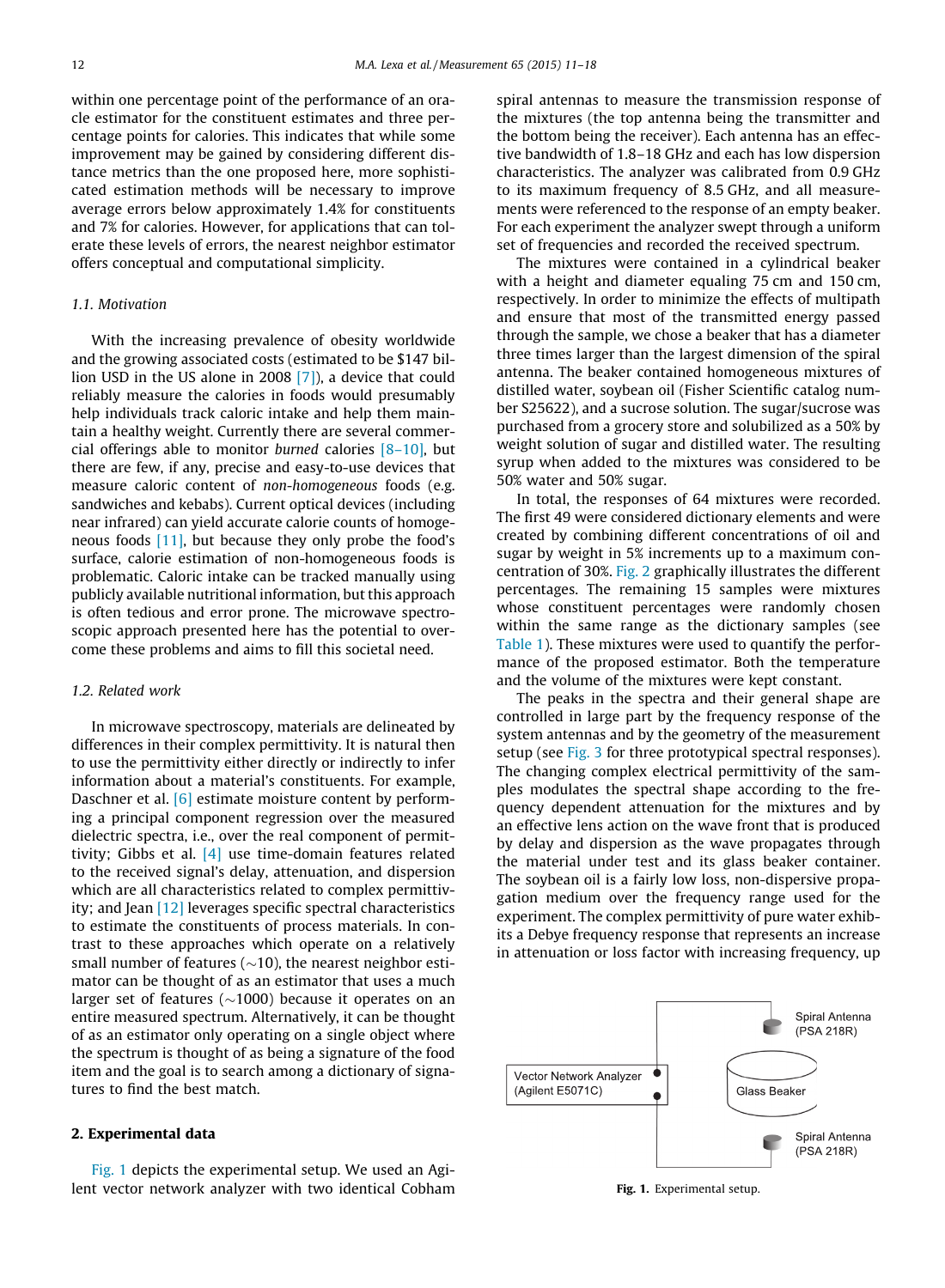<span id="page-2-0"></span>

Fig. 2. The  $(x, y)$  coordinates of the dots equal the various oil and sugar percentages in the dictionary mixtures. The coordinates of the points marked with an 'x' are the oil and sugar percentages in the test mixtures.



Fig. 3. Prototypical magnitude spectra for the experiments. Since oil is a low loss material, adding it to water lessens the attenuation across all frequencies (compare the response of mixture 1 to mixture 7). Adding sugar, increases attenuation as the conductivity of the mixture increases.

| Table 1       |  |  |
|---------------|--|--|
| Test samples. |  |  |

to the molecular relaxation frequency that occurs in the range of 18 GHz, depending on temperature. Any conductivity caused by ionic impurities in the water cause attenuation to increase with decreasing frequency. The sugar, which was dissolved in the water, lowers the real part of the complex permittivity of the mixture and increases its conductivity on a volumetric basis. There are no interfacial effects for the three-component mixtures. Oil–water emulsions can exhibit such effects, but no agents were added to cause the water and oil to emulsify. The oil, sugar, and water were mechanically mixed to create a roughly homogeneous distribution such that the effective permittivity of the mixtures varied according to the percent volume of the constituents.

As the results in Section 3 show, the different complex permittivities of the mixtures and the effects they have on the spectral responses are sufficient to mathematically distinguish one response from another. This fact is the basis for the nearest neighbor estimator.

# 3. Calorie estimation

In this section, we first introduce the notion of an oracle estimator whose performance serves as a benchmark for the nearest neighbor estimator. We then define and empirically quantify the performance of the proposed nearest neighbor estimator. We also present an extension to the estimator that leverages the known weight (mass) of a test sample.

# 3.1. Oracle estimates

An oracle estimate is a type of nearest neighbor estimate where one assumes that the constituent percentages of the test samples are known. This is clearly an unrealistic scenario, but oracle estimators are useful because their performance bounds the performance of realistic estimators. Let  $p_o, p_s$ , and  $p_w$  denote the fraction of oil, sugar, and water, respectively, in a given test sample and let  $p_o^{\left(j\right)},p_s^{\left(j\right)}$ , and  $p_w^{\left(j\right)}$  denote the same fractions in dictionary sample j. We define an oracle estimate as the dictionary

| Test sample | Oil $(\%)$ | Sugar $(\%)$ | Water $(\%)$ | Weight (g) | Calories (C) |
|-------------|------------|--------------|--------------|------------|--------------|
| a           | 23.81      | 0.00         | 76.19        | 835.50     | 1758.53      |
| b           | 10.84      | 5.42         | 83.74        | 832.40     | 972.02       |
| c           | 4.98       | 31.67        | 63.35        | 925.90     | 1542.36      |
| d           | 0.00       | 17.00        | 83.00        | 897.90     | 590.73       |
| e           | 17.00      | 0.00         | 83.00        | 814.80     | 1224.48      |
|             | 28.00      | 7.00         | 65.00        | 817.50     | 2244.94      |
| g           | 7.00       | 7.00         | 86.00        | 855.00     | 760.69       |
| h           | 18.30      | 18.30        | 63.40        | 857.50     | 1994.48      |
|             | 22.00      | 7.00         | 71.00        | 809.70     | 1794.05      |
|             | 7.00       | 28.00        | 65.00        | 915.40     | 1558.38      |
| k           | 26.00      | 26.00        | 48.00        | 891.80     | 2947.04      |
|             | 23.00      | 30.00        | 47.00        | 899.50     | 2873.18      |
| m           | 22.00      | 22.00        | 56.00        | 866.30     | 2422.35      |
| n           | 12.00      | 30.00        | 58.00        | 907.10     | 2015.39      |
| 0           | 14.00      | 19.00        | 67.00        | 878.90     | 1733.98      |
|             |            |              |              |            |              |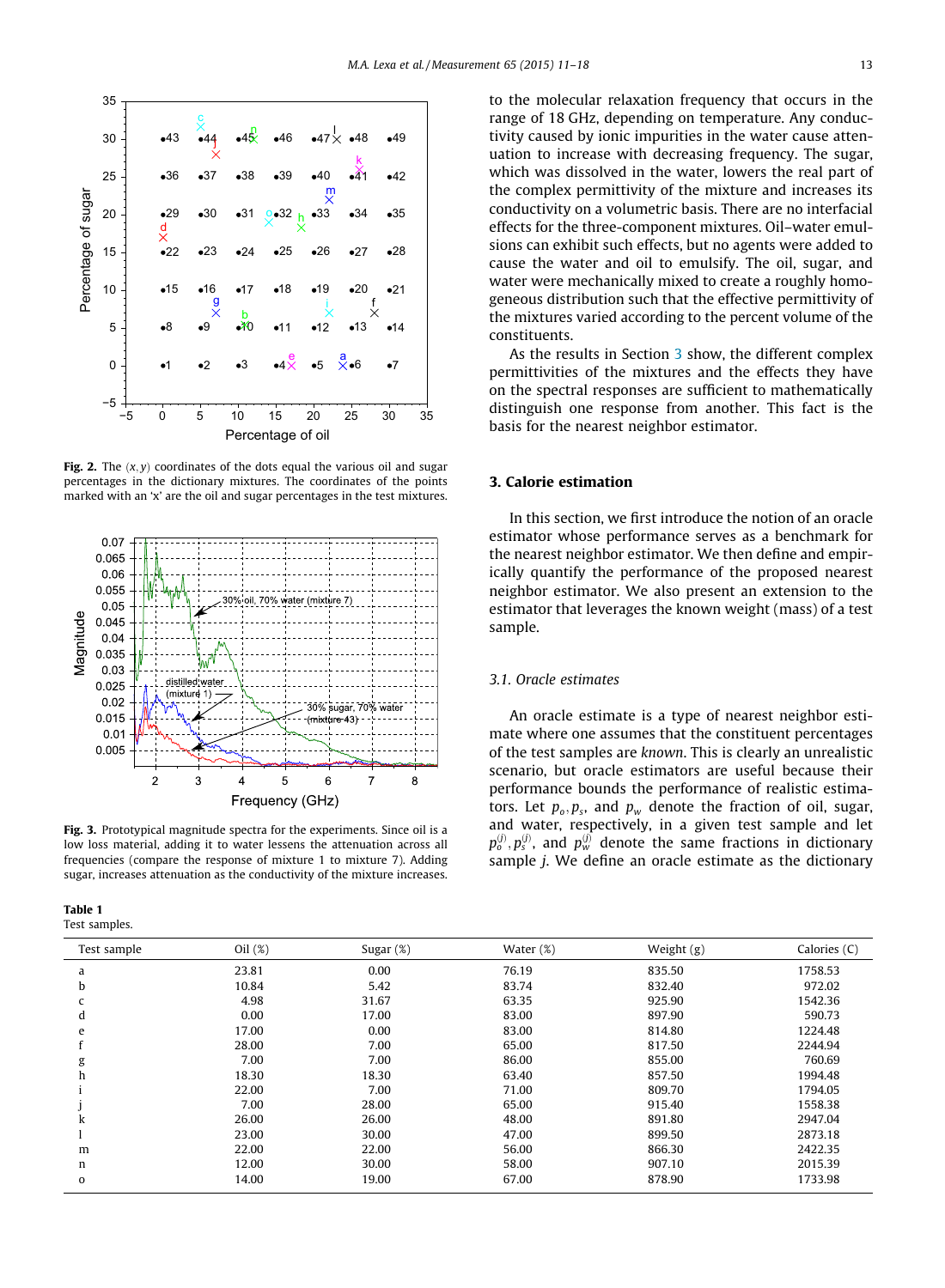<span id="page-3-0"></span>

| Table 2           |  |
|-------------------|--|
| Oracle estimates. |  |

| Test<br>samples | Oracle<br>index | Oracle oil<br>(%) | Oracle sugar<br>$(\%)$ | Oracle water<br>$(\%)$ | Oracle calories<br>(C) | Oil error<br>(%) | Sugar error<br>$(\%)$ | Water error<br>$(\%)$ | Calories error<br>$(\%)$ |
|-----------------|-----------------|-------------------|------------------------|------------------------|------------------------|------------------|-----------------------|-----------------------|--------------------------|
| a               | 6               | 25.00             | 0.00                   | 75.00                  | 1856.90                | $-1.19$          | 0.00                  | 1.19                  | $-5.59$                  |
| b               | 10              | 10.00             | 5.00                   | 85.00                  | 897.74                 | 0.84             | 0.42                  | $-1.26$               | 7.64                     |
|                 | 44              | 5.00              | 30.00                  | 65.00                  | 1464.31                | $-0.02$          | 1.67                  | $-1.65$               | 5.06                     |
| d               | 22              | 0.00              | 15.00                  | 85.00                  | 510.46                 | 0.00             | 2.00                  | $-2.00$               | 13.59                    |
| e               | 4               | 15.00             | 0.00                   | 85.00                  | 1086.54                | 2.00             | 0.00                  | $-2.00$               | 11.27                    |
|                 | 14              | 30.00             | 5.00                   | 65.00                  | 2335.19                | $-2.00$          | 2.00                  | 0.00                  | $-4.02$                  |
| g               | 16              | 5.00              | 10.00                  | 85.00                  | 704.09                 | 2.00             | $-3.00$               | 1.00                  | 7.44                     |
|                 | 26              | 20.00             | 15.00                  | 65.00                  | 2012.12                | $-1.70$          | 3.30                  | $-1.60$               | $-0.88$                  |
|                 | 13              | 25.00             | 5.00                   | 70.00                  | 1953.00                | $-3.00$          | 2.00                  | 1.00                  | $-8.86$                  |
|                 | 44              | 5.00              | 30.00                  | 65.00                  | 1447.71                | 2.00             | $-2.00$               | 0.00                  | 7.10                     |
|                 | 41              | 25.00             | 25.00                  | 50.00                  | 2827.01                | 1.00             | 1.00                  | $-2.00$               | 4.07                     |
|                 | 48              | 25.00             | 30.00                  | 45.00                  | 3021.87                | $-2.00$          | 0.00                  | 2.00                  | $-5.18$                  |
| m               | 34              | 25.00             | 20.00                  | 55.00                  | 2582.01                | $-3.00$          | 2.00                  | 1.00                  | $-6.59$                  |
| n               | 45              | 10.00             | 30.00                  | 60.00                  | 1837.78                | 2.00             | 0.00                  | $-2.00$               | 8.81                     |
| $\mathbf{o}$    | 32              | 15.00             | 20.00                  | 65.00                  | 1838.22                | $-1.00$          | $-1.00$               | 2.00                  | $-6.01$                  |



Fig. 4. Oracle performance. Left panel: Like [Fig. 2](#page-2-0) the dots represent the dictionary samples and the 'x's represent the test samples. The lines connect the test samples to their oracle estimate. Right panel: Plot of the oracle estimated calories versus the actual calories for the test samples.



Fig. 5. Cubic spline approximation (thick smooth curve) overlaid on a dictionary spectrum.

sample that best matches the test sample in terms of its constituent percentages,

$$
j^{\circ} := \arg \min_{j \in \{1, \dots, 49\}} ||p_j - p|| \tag{2}
$$

where  $p = [p_o, p_s, p_w]^T, p_j = [p_o^{(j)}, p_s^{(j)}, p_w^{(j)}]^T, ||\cdot||$  denotes the  $\ell_2$  norm of a vector, and  $j^{\circ}$  is the index denoting an oracle estimate (T denotes transpose). The corresponding oracle calorie estimate is

$$
c^{\circ} := (8.89p^{\circ}{}_{o} + 3.79p^{\circ}{}_{s})w,
$$
\n(3)

where w denotes the weight or mass of the test sample and  $p^{\circ}{}_{o}$  is shorthand notation for  $p_o^{(j^{\circ})}$  (likewise for  $p^{\circ}{}_{s}$ ). Table 2 and Fig. 4 capture the performance results of the oracle estimator. Note in interpreting Table 2 we conclude that the constituent percentage errors of any nearest neighbor estimator is bounded below by approximately 3%.

## 3.2. Nearest neighbor estimates

Nearest neighbor estimates are found by searching among the dictionary elements for the best matches to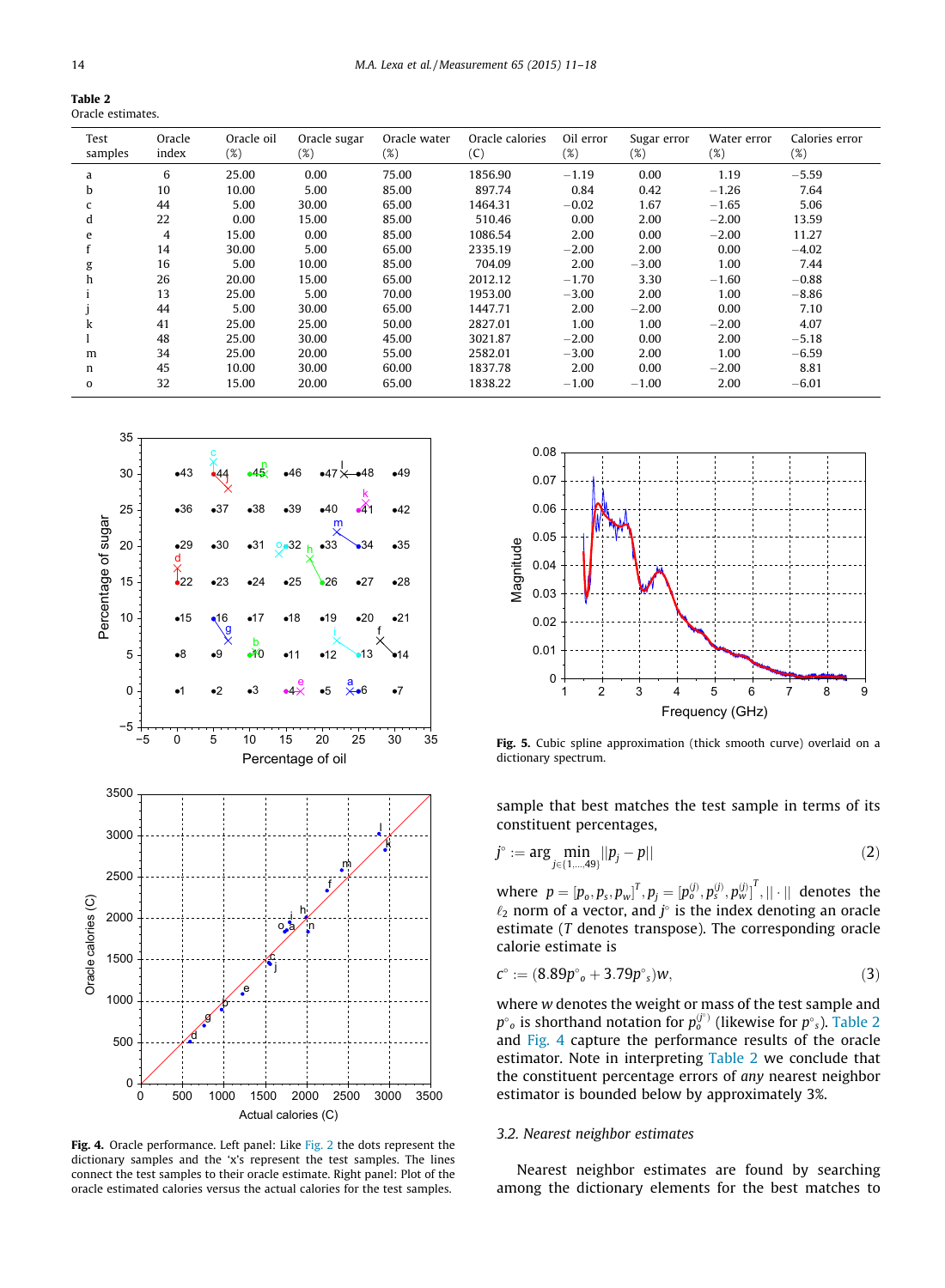<span id="page-4-0"></span>

Fig. 6. The left panel shows the spline approximation of two dictionary spectra and one test spectrum. Dictionary element 32 is indeed the oracle estimate of test sample 'o', but 32 is further away (in the  $\ell_2$  sense) than dictionary element 42. Thus for the nearest neighbor estimate to decode properly the norm of the error of the spectra's derivatives need to be taken into account. The right panel illustrates the point and shows that the distance between the derivatives of dictionary element 32 and test sample 'o' is smaller than that of dictionary element 42.

Table 3 Nearest neighbor estimates.

| Test<br>samples | <b>NN</b><br>index | NN oil<br>$(\%)$ | NN sugar<br>(%) | NN water<br>$(\%)$ | NN calories<br>(C) | Oil error<br>$(\%)$ | Sugar error<br>(%) | Water error<br>$(\%)$ | Calories error<br>$(\%)$ |
|-----------------|--------------------|------------------|-----------------|--------------------|--------------------|---------------------|--------------------|-----------------------|--------------------------|
| a               | 12                 | 20.00            | 5.00            | 75.00              | 1643.85            | 3.81                | $-5.00$            | 1.19                  | 6.52                     |
| b               | 10                 | 10.00            | 5.00            | 85.00              | 897.74             | 0.84                | 0.42               | $-1.26$               | 7.64                     |
|                 | 44                 | 5.00             | 30.00           | 65.00              | 1464.31            | $-0.02$             | 1.67               | $-1.65$               | 5.06                     |
| <sub>d</sub>    | 29                 | 0.00             | 20.00           | 80.00              | 680.61             | 0.00                | $-3.00$            | 3.00                  | $-15.22$                 |
| e               | 4                  | 15.00            | 0.00            | 85.00              | 1086.54            | 2.00                | 0.00               | $-2.00$               | 11.27                    |
|                 | 27                 | 25.00            | 15.00           | 60.00              | 2281.64            | 3.00                | $-8.00$            | 5.00                  | $-1.64$                  |
|                 | 9                  | 5.00             | 5.00            | 90.00              | 542.07             | 2.00                | 2.00               | $-4.00$               | 28.74                    |
| h               | 32                 | 15.00            | 20.00           | 65.00              | 1793.46            | 3.30                | $-1.70$            | $-1.60$               | 10.08                    |
|                 | 26                 | 20.00            | 15.00           | 65.00              | 1899.96            | 2.00                | $-8.00$            | 6.00                  | $-5.90$                  |
|                 | 37                 | 5.00             | 25.00           | 70.00              | 1274.24            | 2.00                | 3.00               | $-5.00$               | 18.23                    |
| k               | 42                 | 30.00            | 25.00           | 45.00              | 3223.41            | $-4.00$             | 1.00               | 3.00                  | $-9.38$                  |
|                 | 47                 | 20.00            | 30.00           | 50.00              | 2622.04            | 3.00                | 0.00               | $-3.00$               | 8.74                     |
| m               | 34                 | 25.00            | 20.00           | 55.00              | 2582.01            | $-3.00$             | 2.00               | 1.00                  | $-6.59$                  |
| n               | 46                 | 15.00            | 30.00           | 55.00              | 2240.99            | $-3.00$             | 0.00               | 3.00                  | $-11.19$                 |
| $\mathbf{o}$    | 32                 | 15.00            | 20.00           | 65.00              | 1838.22            | $-1.00$             | $-1.00$            | 2.00                  | $-6.01$                  |

the test samples. But instead of directly comparing magnitude spectra, we first approximate them. In particular, each magnitude spectrum is approximated by a cubic spline (piecewise polynomial) where the polynomial coefficients in each segment are chosen to minimize the squared error between the approximation and the original spectrum [\[13,14\].](#page-7-0) The frequency points defining the endpoints of the different piecewise segments (i.e. the knot sequence) are taken to be elements of a uniform sub-sequence of the frequencies at which the data were originally collected. The purpose of taking spline approximations is to obtain smooth representations of the spectra that preserve the curves' overall shape. [Fig. 5](#page-3-0) shows an example of one such approximation.

Let  $r_j \in \mathbb{R}^n$ ,  $n = 1400$ , denote the cubic spline approximation of the jth dictionary spectra  $(i = 1, \ldots, 49)$  and let  $s \in \mathbb{R}^n$  denote the spline approximation of one of the test spectra. A natural way to quantify the distances between  ${r_i}$  and s is to compute the  $\ell_2$  norm of the error between s and all of the dictionary elements,

$$
||r_j - s|| = \left(\sum_{k=1}^n |r_j(k) - s(k)|^2\right)^{1/2}, \quad j = 1, \dots, 49,
$$
 (4)

where smaller error indicates higher similarity. However, empirical experiments suggest that this measure does not yield very accurate nearest neighbor estimates. Thus we augment  $(4)$  by considering the spectra's difference signals. Let  $\Delta r_i$  and  $\Delta s$  denote the difference signals of  $r_i$  and s,

$$
\Delta r_j(k) = r_j(k+1) - r_j(k), \quad k = 1, \dots, n-1
$$
 (5)

$$
\Delta s(k) = s(k+1) - s(k), \quad k = 1, \dots, n-1. \tag{6}
$$

These difference signals are the first order finite difference approximation to the derivative of the spectra as a function of frequency [\[15–17\]](#page-7-0). Hence the norm of the error  $||\Delta r_i - \Delta s||$  is a measure of similarity between a test spectrum's derivative and the derivatives of the dictionary spectra. Comparing derivatives allows one to compare the general shape of the spectra even if two spectra significantly differ in magnitude. To understand this statement, consider the example in Fig. 6. The plot in this figure shows a test spectrum and two dictionary spectra. The dictionary element that is most similar in shape to the test spectrum (dictionary sample 32) is the oracle estimate and thus is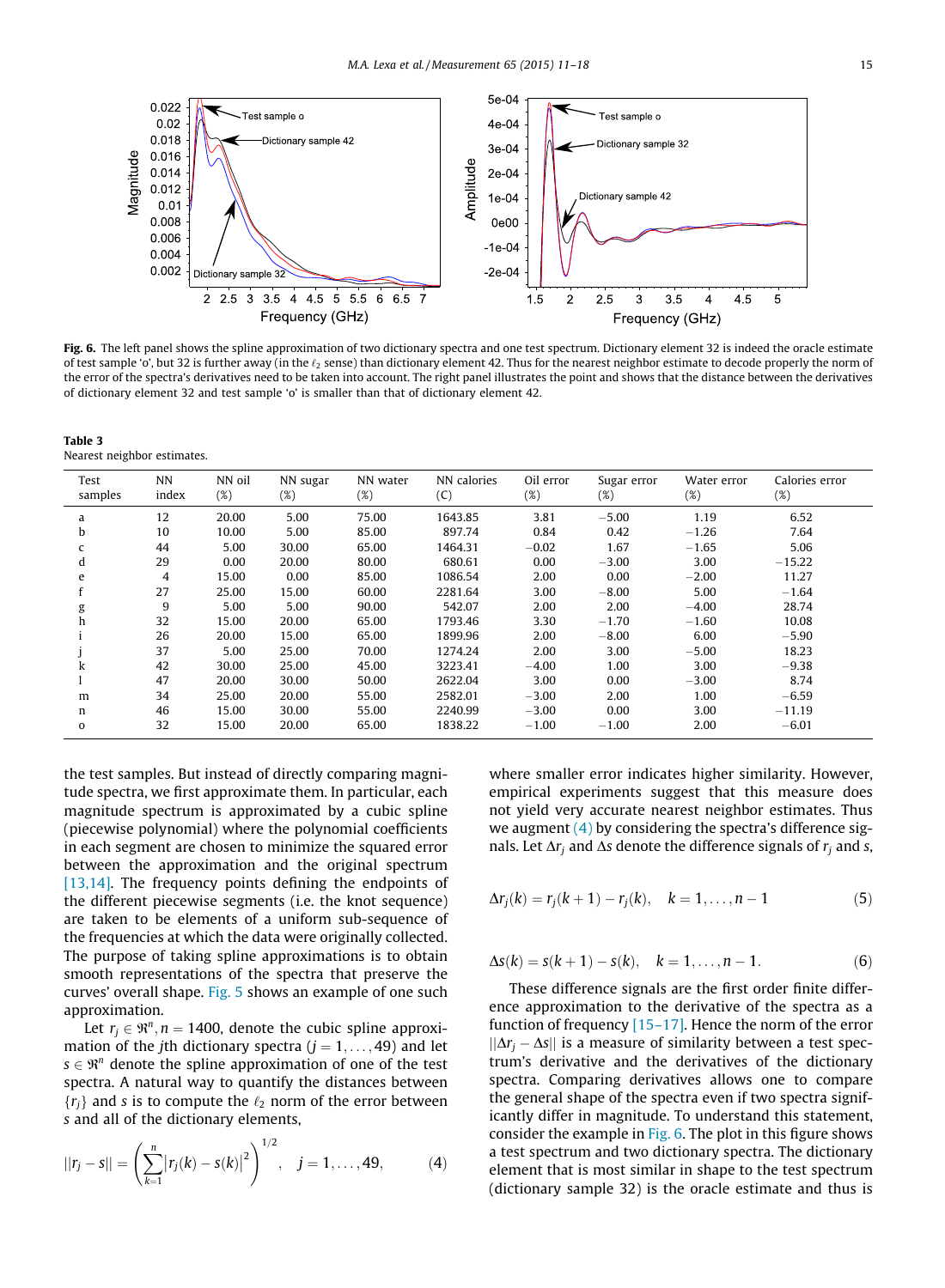<span id="page-5-0"></span>

Fig. 7. Nearest neighbor performance. Left panel: Dots represent the dictionary samples and the 'x's represent the test samples. The lines connect the test samples to their nearest neighbor estimate (marked as squares). Right panel: Plot of the estimated calories versus the actual calories for the test samples.

the spectrum we want to choose as the test sample's nearest neighbor; however, the other dictionary spectrum (dictionary element 42) has a smaller  $\ell_2$  error, i.e.,

$$
||r_{42}-s||<||r_{32}-s||. \t\t(7)
$$

The right hand panel in [Fig. 6](#page-4-0) shows the difference signals of the same three spectra. Note that in this plot the difference signal of the oracle estimate more closely matches the test signal as compared to the other dictionary signal. This example demonstrates a limitation of using the norm of the spectral error alone to compute a nearest neighbor estimate and motivates the use of a nearest neighbor estimate of the form

$$
\arg\min_{j}||r_j - s|| + ||\Delta r_j - \Delta s||,\tag{8}
$$

where the minimizer would be the index of the dictionary spectrum deemed to be the nearest neighbor of s. To apply this rule, however, the two terms in  $(8)$  need to be normalized such that their contributions are equally weighted. Letting

$$
\tilde{F} = \min_{j} ||r_j - s|| \quad \hat{F} = \max_{j} ||r_j - s||
$$

$$
\tilde{G} = \min_{j} ||\Delta r_j - \Delta s|| \quad \hat{G} = \max_{j} ||\Delta r_j - \Delta s||,
$$

we normalize the norms to the unit interval

$$
\mu_j = \frac{||r_j - s|| - \check{F}}{\hat{F} - \check{F}}
$$
\n(9)

$$
v_j = \frac{||\Delta r_j - \Delta s|| - \check{G}}{\hat{G} - \check{G}}.
$$
\n(10)

The proposed nearest neighbor rule is then

$$
j^* := \arg\min_{j \in \{1,\dots,49\}} \mu_j + \nu_j. \tag{11}
$$

The constituent fractions of the optimal spectrum  $r_{j^*}$  are the nearest neighbor estimates, denoted by  $p_0^{(j^*)} = p_0^*, p_s^{(j^*)}$  $p_s = p_s$ , and  $p_w^{(j^*)} = p_w^*$  for oil, sugar, and water respectively. The nearest neighbor calorie estimate is computed as

$$
c^* := (8.89p_o^* + 3.79p_s^*)w.
$$
\n(12)

[Table 3](#page-4-0) contains the results of applying this estimator to the 15 test samples. Fig. 7 graphically shows the pairing between the test samples and their nearest neighbor. The average absolute error for the calorie estimates is 10.15% with the minimum and maximum absolute errors being 1.64% and 28.74%. The sample mean and variance are 0.027 and 0.015.

Note that the oracle constituent errors listed in [Table 2](#page-3-0) do indeed lower bound the nearest neighbor constituent errors. However, the same is not true for the oracle calorie estimates. Because  $(1)$  is a many-to-one mapping there are times when the error of a nearest neighbor calorie estimate is smaller than the error of an oracle estimate. For example, this happens with test sample 'f'.

## 3.3. Leveraging measured weight

There is no reason to expect that the weight of the dictionary samples, or rather the weight of any potential nearest neighbor estimate, should be the same as the measured weight of a test sample. But because all the mixtures in these particular experiments had constant volume, a weight difference between a test sample and its nearest neighbor estimate directly implies a difference among the true constituent percentages and the nearest neighbor constituent percentages. $<sup>2</sup>$  Thus this weight difference pro-</sup> vides additional information that can be used to calculate a new calorie estimate from the nearest neighbor estimate. In this section, we propose a heuristic extrapolation scheme based on this potential weight difference.

<sup>&</sup>lt;sup>2</sup> This is true provided the test sample does not lie on a line of equiweight.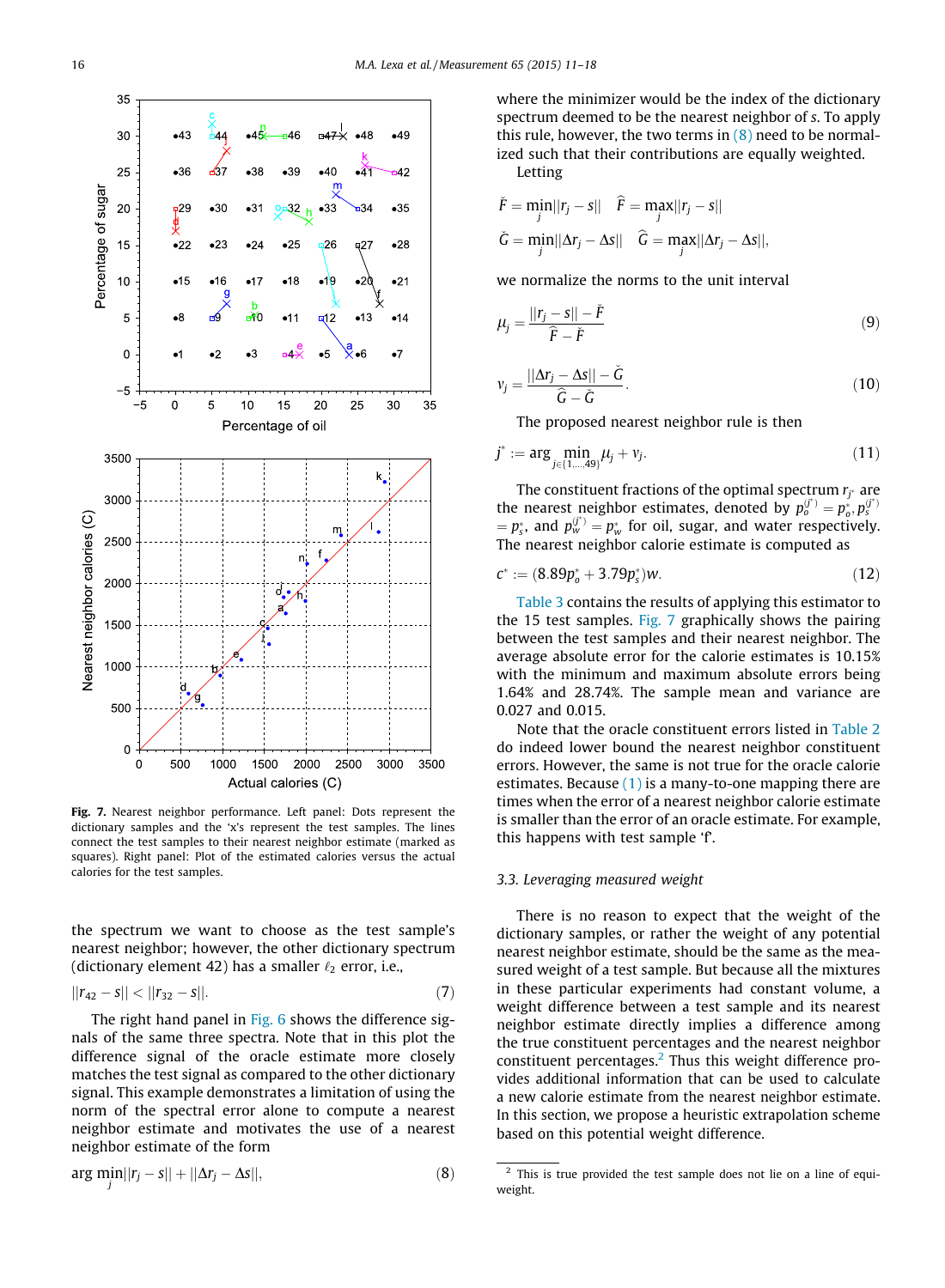Table 4 Estimates leveraging measured weights.

| Test<br>samples | Extrapolated<br>oil (%) | Extrapolated<br>sugar $(\%)$ | Extrapolated<br>water $(\%)$ | Extrapolated<br>calories (C) | Oil error<br>$(\%)$ | Sugar error<br>(%) | Water error<br>(%) | Calories<br>error $(\%)$ |
|-----------------|-------------------------|------------------------------|------------------------------|------------------------------|---------------------|--------------------|--------------------|--------------------------|
| a               | 19.18                   | 4.59                         | 76.23                        | 1569.89                      | 4.63                | $-4.59$            | $-0.04$            | 10.73                    |
| b               | 9.22                    | 4.68                         | 86.10                        | 829.84                       | 1.62                | 0.74               | $-2.36$            | 14.63                    |
| c               | 6.18                    | 30.00                        | 63.82                        | 1561.48                      | $-1.20$             | 1.68               | $-0.47$            | $-1.24$                  |
| d               | 0.00                    | 19.92                        | 80.08                        | 677.88                       | 0.00                | $-2.92$            | 2.92               | $-14.75$                 |
| e               | 16.44                   | 0.00                         | 83.56                        | 1190.82                      | 0.56                | 0.00               | $-0.56$            | 2.75                     |
|                 | 23.24                   | 14.42                        | 62.34                        | 2135.71                      | 4.76                | $-7.42$            | 2.66               | 4.87                     |
| g               | 6.43                    | 5.55                         | 88.02                        | 668.62                       | 0.57                | 1.45               | $-2.02$            | 12.10                    |
| h               | 14.59                   | 19.93                        | 65.49                        | 1759.71                      | 3.71                | $-1.63$            | $-2.09$            | 11.77                    |
|                 | 16.27                   | 13.89                        | 69.83                        | 1597.81                      | 5.73                | $-6.89$            | 1.17               | 10.94                    |
|                 | 6.83                    | 25.14                        | 68.03                        | 1427.76                      | 0.17                | 2.86               | $-3.03$            | 8.38                     |
| k               | 28.63                   | 24.83                        | 46.53                        | 3109.38                      | $-2.63$             | 1.17               | 1.47               | $-5.51$                  |
|                 | 19.74                   | 30.00                        | 50.26                        | 2601.57                      | 3.26                | $-0.00$            | $-3.26$            | 9.45                     |
| m               | 25.81                   | 20.18                        | 54.01                        | 2650.42                      | $-3.81$             | 1.82               | 1.99               | $-9.42$                  |
| n               | 14.61                   | 30.00                        | 55.39                        | 2209.17                      | $-2.61$             | $-0.00$            | 2.61               | $-9.61$                  |
| $\mathbf 0$     | 15.94                   | 20.17                        | 63.89                        | 1917.33                      | $-1.94$             | $-1.17$            | 3.11               | $-10.57$                 |

Let  $\delta = w - w^*$  denote the difference of the weight of the test sample and the weight of the nearest neighbor estimate. The proposed scheme apportions a particular fixed fraction of  $\delta$  to the constituent weights of the nearest neighbor estimate such that the extrapolated weight equals the test sample's measured weight. Mathematically, this adjustment is expressed as

$$
w_o^{\flat} := w^* p_o^* + (8.89/12.68)\delta \tag{13}
$$

$$
w_s^{\flat} := w^* p_s^* + (3.79/12.68)\delta \tag{14}
$$

for  $w_o^{\flat} > 0$  and  $w_s^{\flat} > 0$  where  $w_o^{\flat}, w_s^{\flat}$  represent the extrapolated oil and sugar weight in the test sample,  $p_o^*$  and  $p_s^*$  denote, respectively, the fraction of oil and sugar for the nearest neighbor estimate, and  $w^*$  denotes the nearest neighbor estimate's weight. The fractions  $8.89/12.68$  and  $3.79/12.68$  are the ratios of the caloric densities. The extrapolated calorie estimate  $c^{\flat}$  is then computed as,

$$
c^{\flat} := 8.89 w_o^{\flat} + 3.79 w_s^{\flat}.
$$
 (15)

Note that if  $\delta = 0, c^{\flat}$  equals the nearest neighbor estimate. Also note that when this scheme is implemented care must be taken to ensure the boundary conditions are satisfied, i.e., ensure that the method does not produce negative (non-physical) weights.

Because the weight difference does not provide any information as to how the constituent proportions should be changed, there is no guarantee that this scheme reduces the calorie error. The extrapolation works best when the weight difference is caused by differences in the percentages of oil and gas and not in the percentage of water.

Like the nearest neighbor results, Table 4 and Fig. 8 contain the results of this extrapolation procedure for the test samples. The average absolute error for the calorie estimates is 9.11% with the minimum and maximum absolute errors being 1.24% and 14.75%, respectively. The sample variance of the calorie errors is 0.010 which is a 33% decrease than the nearest neighbor estimates. However, because of the heuristic nature of the scheme, there are instances where performance worsens. For example, for



Fig. 8. Extrapolation performance. Left panel: Dots represent the dictionary samples and the 'x's represent the test samples. The lines connect the test samples to their nearest neighbor extrapolated estimate (marked as diamonds). Right panel: Plot of the estimated calories versus the actual calories for the test samples.